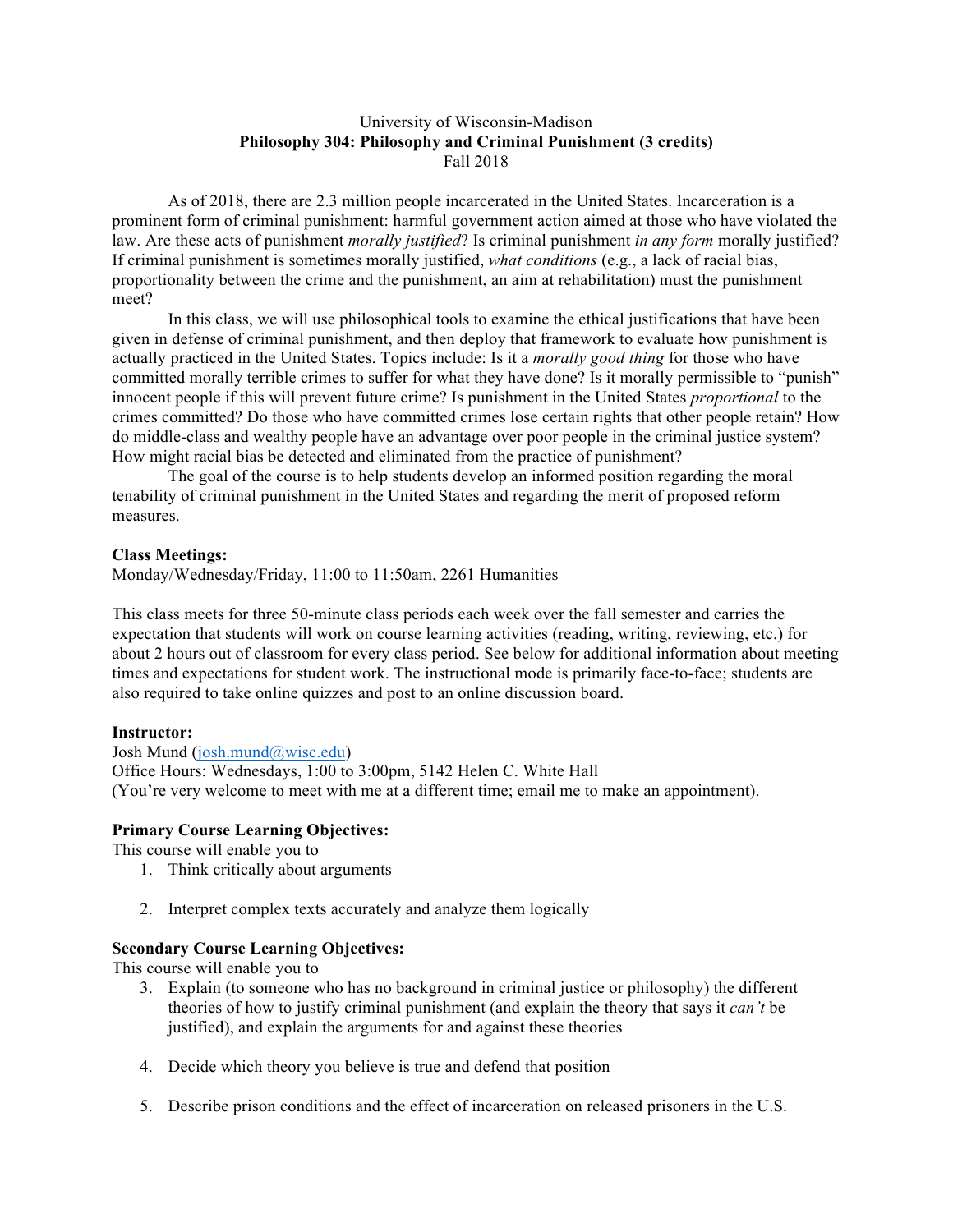- 6. Describe evidence regarding the effect of wealth and race on criminal punishment
- 7. Take a position on whether criminal punishment in the U.S. can be morally justified and defend that position
- 8. Describe and explain key concepts in ethical theory (to someone who has no background in criminal justice or philosophy)
- 9. Define key concepts in the logic and argumentation

## **Grading:**

- 10%: Online, open-book reading quizzes, to be done before the class period during which the reading is covered
- 8%: Attendance and Participation: Your grade will be based either on submitted activities at the end of class, or simply on attendance
- 10%: Online Discussion Board Responses: approximately once per week, you will (i) respond to the prompt, (ii) ask a question about the reading or topic, and (iii) EITHER comment on another student's response, OR give an answer to someone else's question
- 20%: In class quizzes at the end of each unit (4-5 throughout semester)
- 20%: 3-4 short response papers  $(\sim$ 3 pages double spaced)
- 12%: Conduct 3 "interviews" with someone outside of class, explain course concepts to that person, and report what they do or do not agree with (10%)
- 5%: Find an article, video, podcast, event, etc., that is relevant to the course topics and a write short reflection on the content (twice during semester)
- 15%: Final exam (December 18, 2018; 2:45-4:45pm)
- Extra credit: Visit Dane County Court and describe what you saw

# **Grading Scale**

93-100%: A 88-92%: AB 83-87%: B 78-82%: BC 70-77%: C 60-69%: D  $< 60\%$ : F

## **Course Expectations:**

- o I hope everyone will be actively engaged during class and ask lots of questions. Throughout the semester, if you have suggestions about what would make it easier for you to participate or be engaged, please be in touch with me.
- o Please bring the readings to class each day.
- o Please do not use phones during class. Keep them put away and on silent. You may use laptops but only in the back 2 rows of the class. (I ask you to do this to help people who might be distracted if your computer is in their line of sight).
- o Besides our in class meetings, email is the main way to communicate about the course. Please check your email somewhat regularly for announcements. Feel free to email me about any issues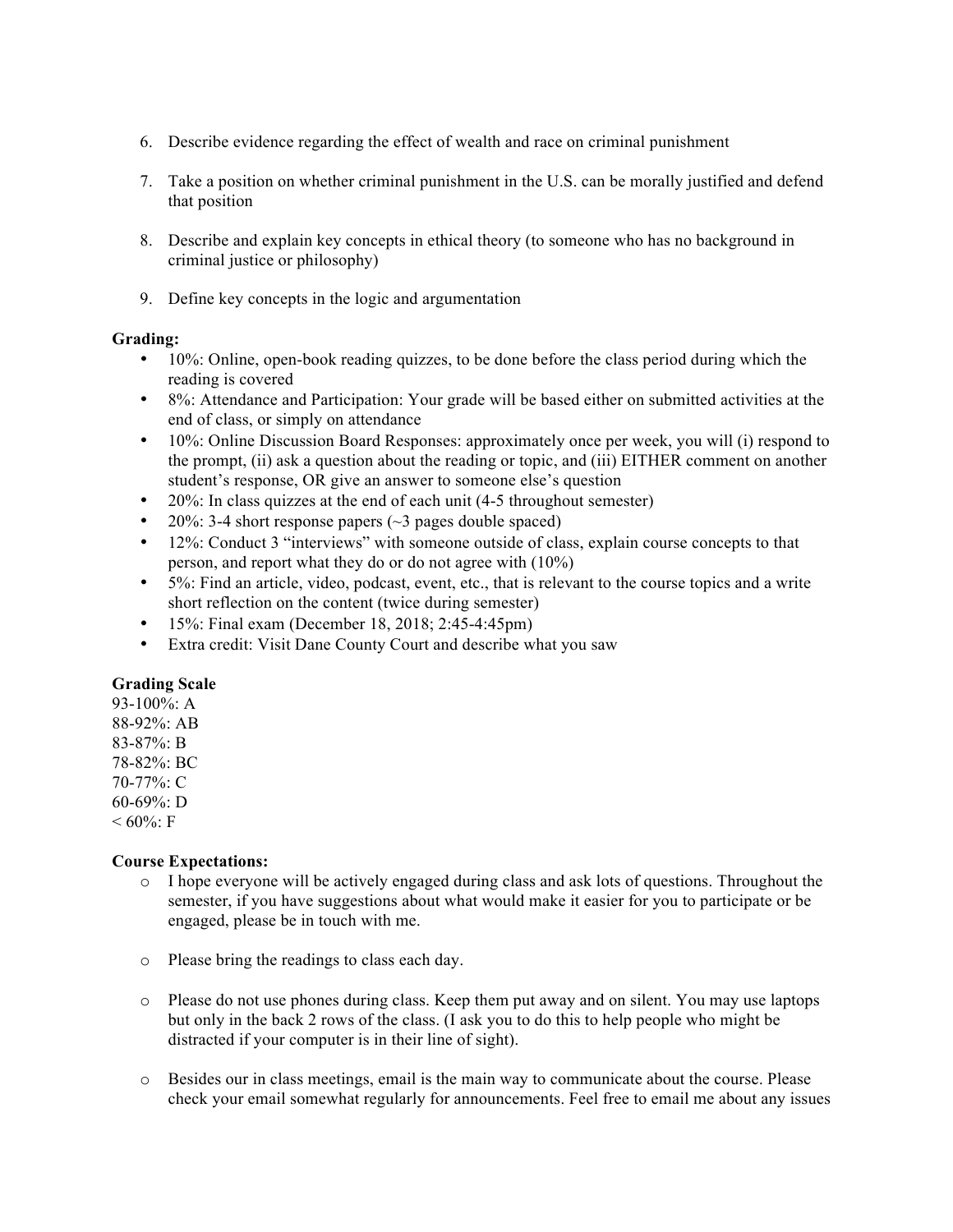regarding the class; if you haven't gotten a response in 48 hours, send a follow up email or talk to me in class.

- o At points in this class, we'll discuss some very controversial topics: while there are many open questions about the criminal justice system, it certainly involves a great deal of harm to various people. And that fact means that discussing this material can bring up strong emotions. This reaction is totally appropriate. But, I expect all of us to do the following two things during discussion: (1) Be polite: Pay attention when other people are talking, don't interrupt, and don't yell. (2) Respond to the *idea*, not to the particular person who expresses the idea. For example, say something like "I think doing X in such-and-such circumstances is wrong, and I believe that for the following reason." Don't say to your classmates "If *you* would do X in such-and-such circumstances, then *you're* a terrible person (for the following reason)."
- o Academic dishonesty, including cheating and plagiarism, is treated very seriously. Any work you submit must be your own and must comply with the university guidelines on academic honesty: https://students.wisc.edu/student-conduct/academic-integrity/. Whenever you have a question about complying with the academic honesty requirements, feel free to talk to me. If you're in a situation where it's the night before an assignment is due and you can't finish, please do not think about plagiarizing. Instead, take a deep breath, go to sleep, send me an email or come talk to me, and take a modest late-penalty rather than running a very large risk.

## **Readings:**

There are two course packets for the class, available at the University Bookstore. The first packet (with the readings for the first half of the course) is available now. The second will be available in October. Additional readings may be added; they will be available on the Canvas site.

## **Special Arrangements and Department Contact:**

 $\circ$  If I can help accommodate a disability or any other issue that might get in the way of learning, please be in touch with me as soon as possible. See also the following McBurney Statement:

McBurney Disability Resource Center syllabus statement: "The University of Wisconsin-Madison supports the right of all enrolled students to a full and equal educational opportunity. The Americans with Disabilities Act (ADA), Wisconsin State Statute (36.12), and UW-Madison policy (Faculty Document 1071) require that students with disabilities be reasonably accommodated in instruction and campus life. Reasonable accommodations for students with disabilities is a shared faculty and student responsibility. Students are expected to inform faculty [me] of their need for instructional accommodations by the end of the third week of the semester, or as soon as possible after a disability has been incurred or recognized. Faculty [I], will work either directly with the student [you] or in coordination with the McBurney Center to identify and provide reasonable instructional accommodations. Disability information, including instructional accommodations as part of a student's educational record, is confidential and protected under FERPA." http://mcburney.wisc.edu/facstaffother/faculty/syllabus.php

 $\circ$  If you have a problem or issue regarding the course that you would like to discuss with someone not directly connected to the course, feel free to contact Jesse Steinberg, Assistant to the Chairperson, 5185 Helen C. White Hall, jesse.steinberg@wisc.edu.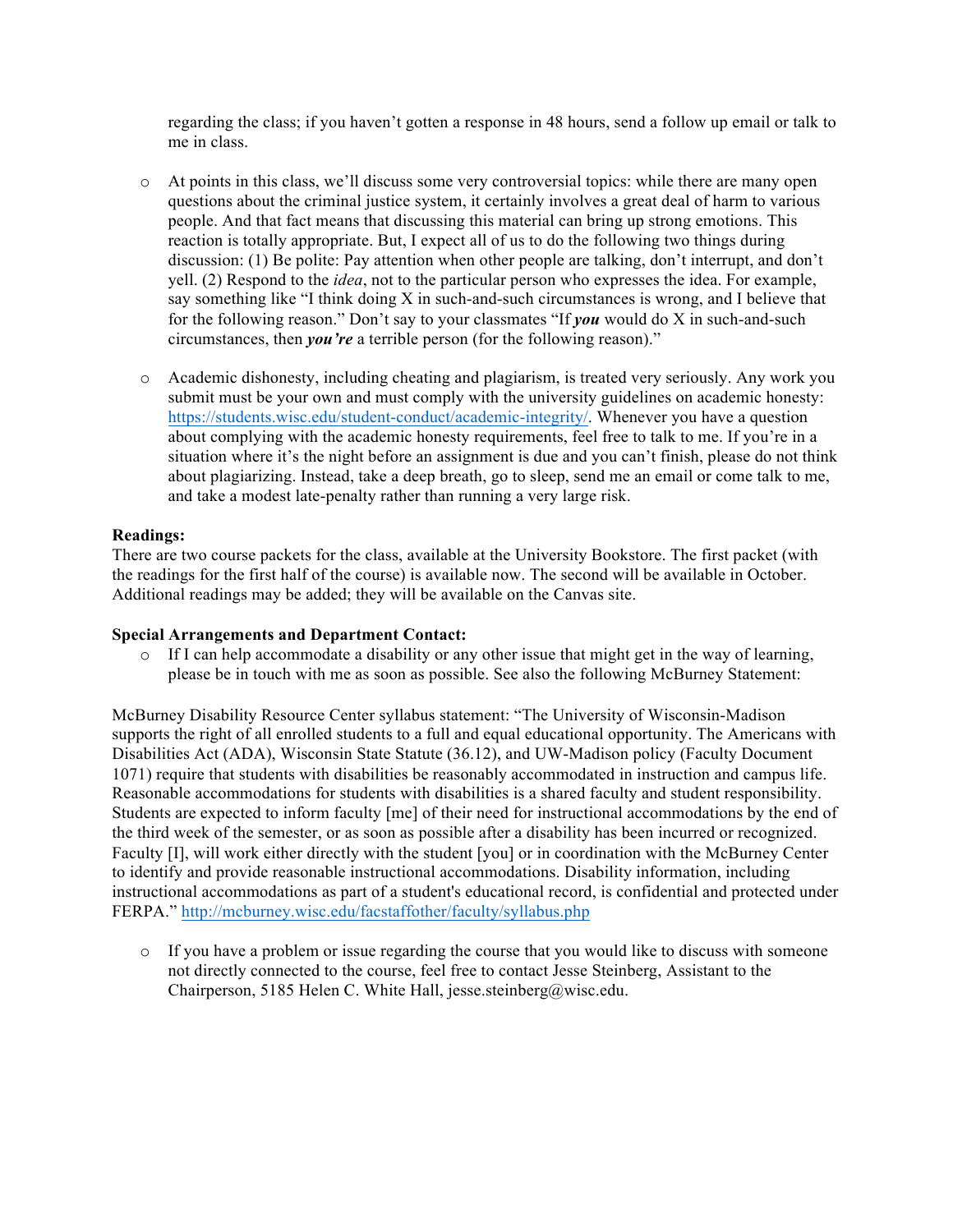| Schedule    |                               |                                                                                                              |
|-------------|-------------------------------|--------------------------------------------------------------------------------------------------------------|
| <b>Date</b> | <b>Topic</b>                  | <b>Readings / Assignment Due</b>                                                                             |
|             | <b>Unit 1: Introduction,</b>  |                                                                                                              |
|             | Logic, Ethics                 |                                                                                                              |
| W 9/5       | Introduction                  | Summary of Crime stats                                                                                       |
|             |                               | NYT article on Chicago Shootings                                                                             |
|             |                               | NYT article on Prison conditions                                                                             |
|             |                               |                                                                                                              |
|             |                               | Readings for first quiz:                                                                                     |
|             |                               | "Imprisonment, Sociological Aspects"                                                                         |
|             |                               | Paxson & Watson, Why American Prisons Fail, chapter 1                                                        |
|             |                               | "The Whole Pie"                                                                                              |
|             |                               | "Correctional Control"<br>"Wisconsin Incarceration Pie Chart"                                                |
|             |                               |                                                                                                              |
| F 9/7       | Logic and Arguments           | Reiter, Selection from Mass Incarceration                                                                    |
| M 9/10      | Logic and Arguments           |                                                                                                              |
| W 9/12      | Ethical Theory:               | Shaw, "Consequentialism"                                                                                     |
|             | Consequentialism/             |                                                                                                              |
|             | Utilitarianism                |                                                                                                              |
| F 9/14      | Ethical Theory:               |                                                                                                              |
|             | Consequentialism/Utilit       |                                                                                                              |
|             | arianism                      |                                                                                                              |
| M 9/17      | Ethical Theory:               |                                                                                                              |
|             | Deontology                    |                                                                                                              |
|             | <b>Unit 2: Justifications</b> |                                                                                                              |
|             | of Criminal                   |                                                                                                              |
|             | <b>Punishment</b>             |                                                                                                              |
|             |                               |                                                                                                              |
| W 9/19      | Utilitarianism as a           | Primoratz, "Arguments Against the Utilitarian Theory" part 1                                                 |
|             | theory of punishment          | Ten, Selection from "The Utilitarian Theory"<br>Primoratz, "Arguments Against the Utilitarian Theory" part 2 |
| F 9/21      |                               | Quiz on Unit 1 (Logic, Ethics, Background Reading)                                                           |
| M 9/24      | Utilitarianism as a           |                                                                                                              |
|             | theory of punishment          |                                                                                                              |
| W 9/26      | Simple Retributivism          | Ellis, "Simple Desert",                                                                                      |
|             |                               | Rachels, "Punishment and Desert"                                                                             |
|             |                               | OPTIONAL: Huemer, "Moral Knowledge"                                                                          |
| F 9/28      | Simple Retributivism          | Ten, Selection from Crime, Guilt, and Punishment, pp. 113-114                                                |
|             |                               | Ten, Selection from Crime, Guilt, and Punishment, pp. 115-120                                                |
| M 10/1      | Simple Retributivism          |                                                                                                              |
| W 10/3      | <b>Rights Forfeiture</b>      | Goldman, "Paradox of Punishment," pp.140-157                                                                 |
| F 10/5      | <b>Rights Forfeiture</b>      |                                                                                                              |
| M 10/8      | <b>Hypothetical Consent</b>   | Murphy, "Marxism and Retributivism," pp. 121-139                                                             |
| W 10/10     | <b>Hypothetical Consent</b>   |                                                                                                              |
| F 10/12     | <b>Empirical Evidence</b>     |                                                                                                              |
| M 10/15     | <b>Empirical Evidence</b>     |                                                                                                              |
|             |                               | Interview 1 due, 10:00am, on Canvas                                                                          |
| W 10/17     | Paternalism/Moral             | Morris, "A Paternalistic Theory of Punishment", on Canvas                                                    |
|             | <b>Education Theory</b>       | Lewis, "The Humanitarian Theory of Punishment", on Canvas                                                    |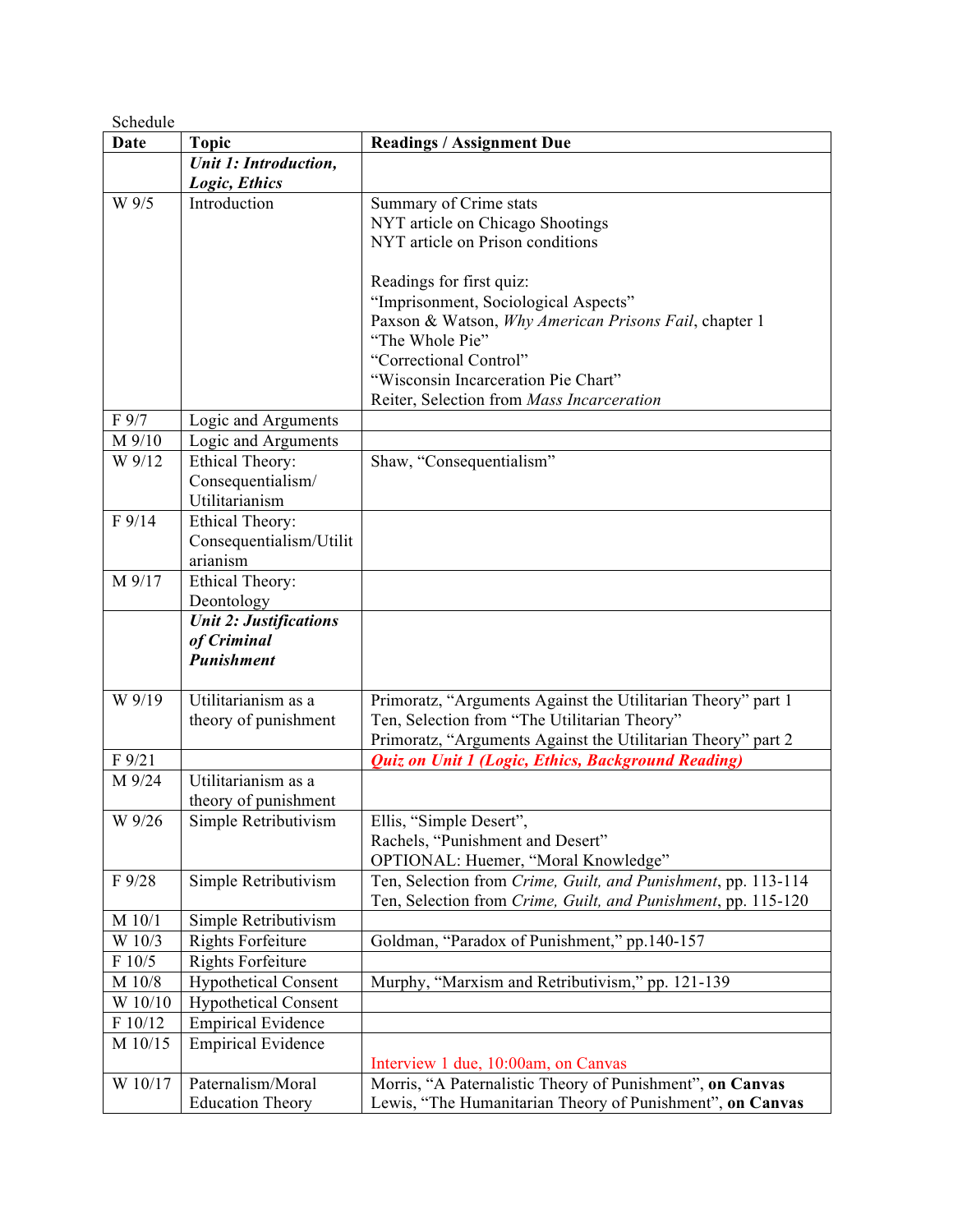| F 10/19                       | Paternalism/Moral                                                           |                                                                                                                                                                                                                                                                                                                                                                                                                                                                                                                                                                                                                                                              |
|-------------------------------|-----------------------------------------------------------------------------|--------------------------------------------------------------------------------------------------------------------------------------------------------------------------------------------------------------------------------------------------------------------------------------------------------------------------------------------------------------------------------------------------------------------------------------------------------------------------------------------------------------------------------------------------------------------------------------------------------------------------------------------------------------|
|                               | <b>Education Theory</b>                                                     |                                                                                                                                                                                                                                                                                                                                                                                                                                                                                                                                                                                                                                                              |
| M 10/22                       |                                                                             | <b>Quiz on Unit 2 (Justifications)</b>                                                                                                                                                                                                                                                                                                                                                                                                                                                                                                                                                                                                                       |
|                               | <b>Unit 3: The Harms of</b><br><b>Criminal Punishment</b>                   |                                                                                                                                                                                                                                                                                                                                                                                                                                                                                                                                                                                                                                                              |
| W 10/24<br>F 10/26<br>M 10/29 | <b>Prison Conditions</b><br><b>Prison Conditions</b>                        | Stubblefield, "Prisons Shouldn't Coddle Inmates", pp.<br>$\bullet$<br>158-160<br>Irwin, Selection from The Warehouse Prison, pp.161-165<br>Cole, Selection from Criminal Justice in America, pp.<br>166-172<br>Pollack, Prisons and Prison Life, pp.173-187<br>Carroll and coauthors, "Mass Incarceration and<br>Conditions of Confinement" pp. 188-193<br>Bring Draft of your first response paper to class<br>$\bullet$<br>Carroll and coauthors, "Mass Incarceration and<br>$\bullet$<br>Conditions of Confinement" pp. 194-212<br>Patrick, "Heat, Mold, Rats, and Spiders" pp. 213-218<br>Fassler and Brown, "Prison Food is Making Inmates<br>$\bullet$ |
| W 10/31                       | <b>Prison Conditions</b>                                                    | Disproportionately Sick", pp. 219-234<br>[We ran out of time and so didn't get to these readings]<br>Pollack, Prisons and Prison Life, pp. 235-240<br>Childress, "Craig Haney: Solitary Confinement is a<br>'Tried-and-True' Torture Device" pp. 241-263<br>Arehart-Treichel, "Solitary Confinement May Not Be<br>$\bullet$<br>Psychologically Harmful", pp. 264-268<br>Stern, "Chris Christie Vetoes Bill Banning Solitary<br>Confinement", pp. 269-272                                                                                                                                                                                                     |
| F 11/2                        | <b>Prison Conditions</b>                                                    | <b>Guest Speaker</b><br>Response Paper 1 due, 10:00am, on Canvas                                                                                                                                                                                                                                                                                                                                                                                                                                                                                                                                                                                             |
| M 11/5                        | Problems of Reentry                                                         | none                                                                                                                                                                                                                                                                                                                                                                                                                                                                                                                                                                                                                                                         |
| W 11/7                        | Problems of Reentry                                                         | none                                                                                                                                                                                                                                                                                                                                                                                                                                                                                                                                                                                                                                                         |
|                               | <b>Unit 4: Restorative</b><br><b>Justice</b>                                |                                                                                                                                                                                                                                                                                                                                                                                                                                                                                                                                                                                                                                                              |
| F 11/9                        | Restorative Justice                                                         | Selection from Umbreit & Armour, "Restorative Justice<br>Dialogue"<br>Restorative Justice Video: https://vimeo.com/127129467                                                                                                                                                                                                                                                                                                                                                                                                                                                                                                                                 |
| M 11/12                       | <b>Restorative Justice</b>                                                  | Scavenger Hunt Assignment Part 1 due, 10:00 on Canvas                                                                                                                                                                                                                                                                                                                                                                                                                                                                                                                                                                                                        |
| W 11/14                       | <b>Restorative Justice</b>                                                  |                                                                                                                                                                                                                                                                                                                                                                                                                                                                                                                                                                                                                                                              |
| F 11/16                       |                                                                             | <b>In-Class Quiz #3 (Paternalism, Harms of Criminal</b><br><b>Punishment, Restorative Justice)</b>                                                                                                                                                                                                                                                                                                                                                                                                                                                                                                                                                           |
|                               | <b>Unit 5: Is Criminal</b><br><b>Justice Appropriately</b><br><b>Blind?</b> |                                                                                                                                                                                                                                                                                                                                                                                                                                                                                                                                                                                                                                                              |
| M 11/19                       | Effects of Class/Wealth<br>on criminal justice<br>process                   | Barstow, "When Workers Die: U.S. Rarely Seeks Charges"                                                                                                                                                                                                                                                                                                                                                                                                                                                                                                                                                                                                       |